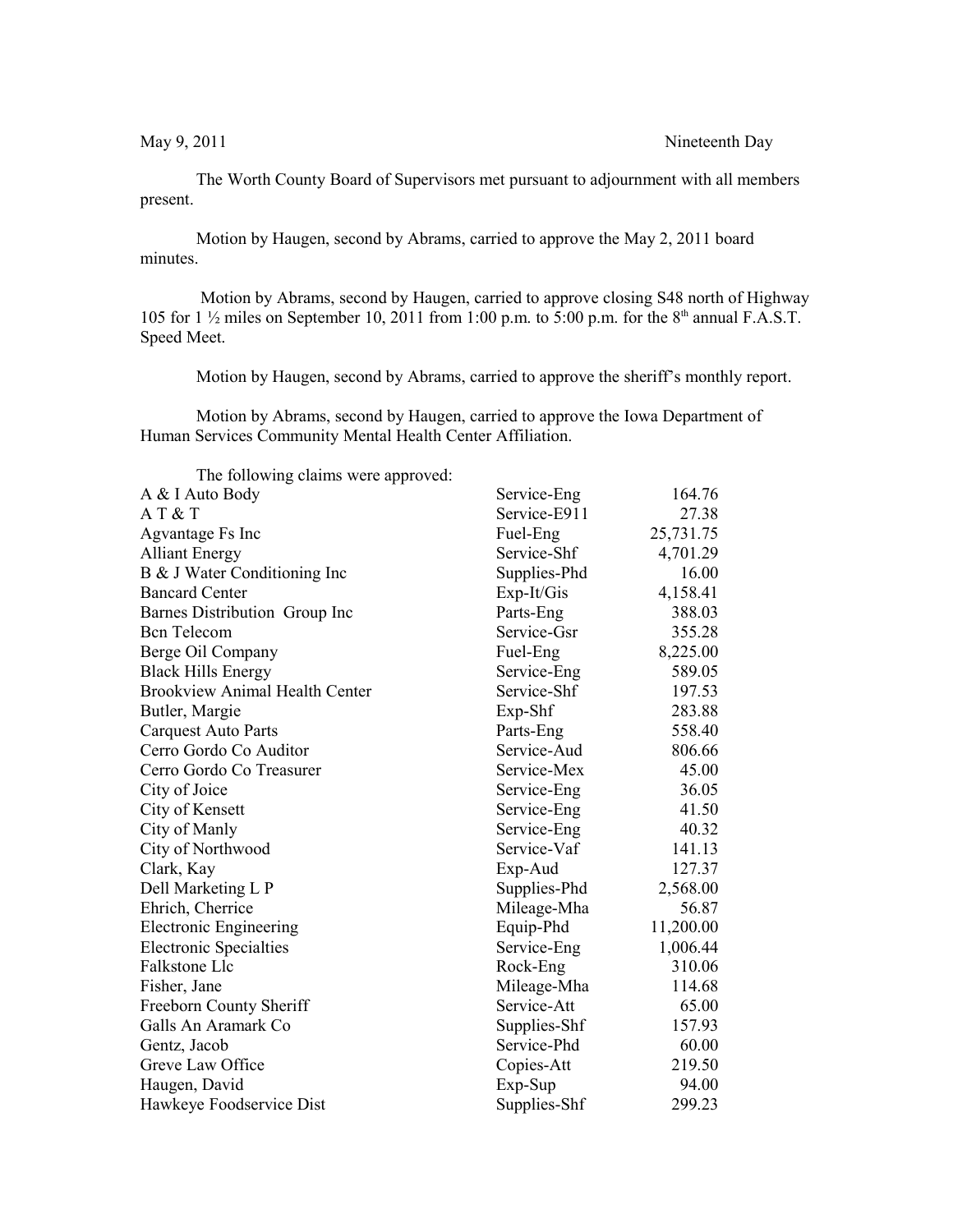| Holiday Inn                           | Edu-Shf       | 461.38    |
|---------------------------------------|---------------|-----------|
| Horan, Teri Lee                       | Exp-Shf       | 141.94    |
| Huber Supply Co                       | Supplies-Eng  | 64.80     |
| Hutzel, Steven R.                     | Supplies-Shf  | 1,800.00  |
| Ia County Engineers Assoc             | Edu-Eng       | 260.00    |
| Iowa Co Recorder's Assn               | Edu-Rec       | 70.00     |
| <b>Iowa</b> Dot                       | Edu-Eng       | 175.00    |
| <b>Iowa Prison Industries</b>         | Supplies-Eng  | 1,085.05  |
| Isac                                  | Edu-Rec       | 50.00     |
| J & J Machining Welding & Fabr        | Supplies-Eng  | 290.94    |
| Jensen, Bobbie                        | Mileage-Mha   | 70.97     |
| Johnson Vinyl Graphics                | Supplies-Phd  | 2,250.00  |
| Kathleen's Care Inc                   | Service-Mha   | 720.00    |
| Laminator Warehouse                   | Supplies-Phd  | 1,464.92  |
| Langenbau, Jay                        | $Exp-Shf$     | 141.94    |
| Larsen Plumbing                       | Service-Shf   | 166.35    |
| Lea Mobile Glass Inc                  | Service-Eng   | 195.77    |
| Levorson Farms                        | Well Plug-San | 200.00    |
| Low's Standard                        | Fuel-Asr      | 59.95     |
| Mail Services Llc                     | Supplies-Trs  | 242.79    |
| Martin Marietta Materials             | Rock-Eng      | 875.89    |
| Mason City Tire Service               | Tires-Eng     | 383.10    |
| May, Dennis                           | $Exp-Sup$     | 88.36     |
| Mechem, Jay                           | Well Plug-San | 200.00    |
| Mediacom                              | Service-Phd   | 42.62     |
| <b>Midwest Technology Services</b>    | Service-Phd   | 187.50    |
| Mireles, Sandra                       | Mileage-Mha   | 488.54    |
| <b>Next Generation Technologies</b>   | Service-Mha   | 658.27    |
| Niebur, Ellen                         | Mileage-Mha   | 58.75     |
| Nive Services Inc                     | Service-Mha   | 3,062.19  |
| Northwood Electric Inc                | Service-Phd   | 1,755.00  |
| Northwood Sanitation Llc              | Service-Phd   | 245.00    |
| Northwood True Value                  | Supplies-Gsr  | 56.88     |
| <b>Olsons Trading Post Inc.</b>       | Supplies-Eng  | 301.85    |
| Omni Distribution, Inc.               | Supplies-Shf  | 1,105.00  |
| <b>Opportunity Village</b>            | Service-Mha   | 578.40    |
| Ostrander, Chelsey                    | Exp-Shf       | 46.06     |
| Parmley, Jerry                        | Exp-Vaf       | 22.56     |
| Pictometry International Corp         | Supplies-Dap  | 14,013.33 |
| Pollard                               | Service-Shf   | 160.00    |
| Printing Services Inc                 | Supplies-Dap  | 90.90     |
| <b>Pronto Market</b>                  | Supplies-Eng  | 13.25     |
| Qwest                                 | Service-Eng   | 42.54     |
| <b>Ram Systems</b>                    | Service-Phd   | 480.00    |
| <b>Scantron/Harland Tech Services</b> | Equip-Dap     | 1,161.00  |
| Scott Van Keppel Llc                  | Parts-Eng     | 1,330.55  |
| Tenold, Ken                           | Well Plug-San | 200.00    |
| Treasurer, State of Iowa              | Fees-Mha      | 150.00    |
| Treasurer-State of Iowa               | Service-Mha   | 8,131.50  |
| <b>Treat America Food Services</b>    | Edu-Shf       | 66.48     |
| Us Cellular                           | Service-Asr   | 192.12    |
|                                       |               |           |